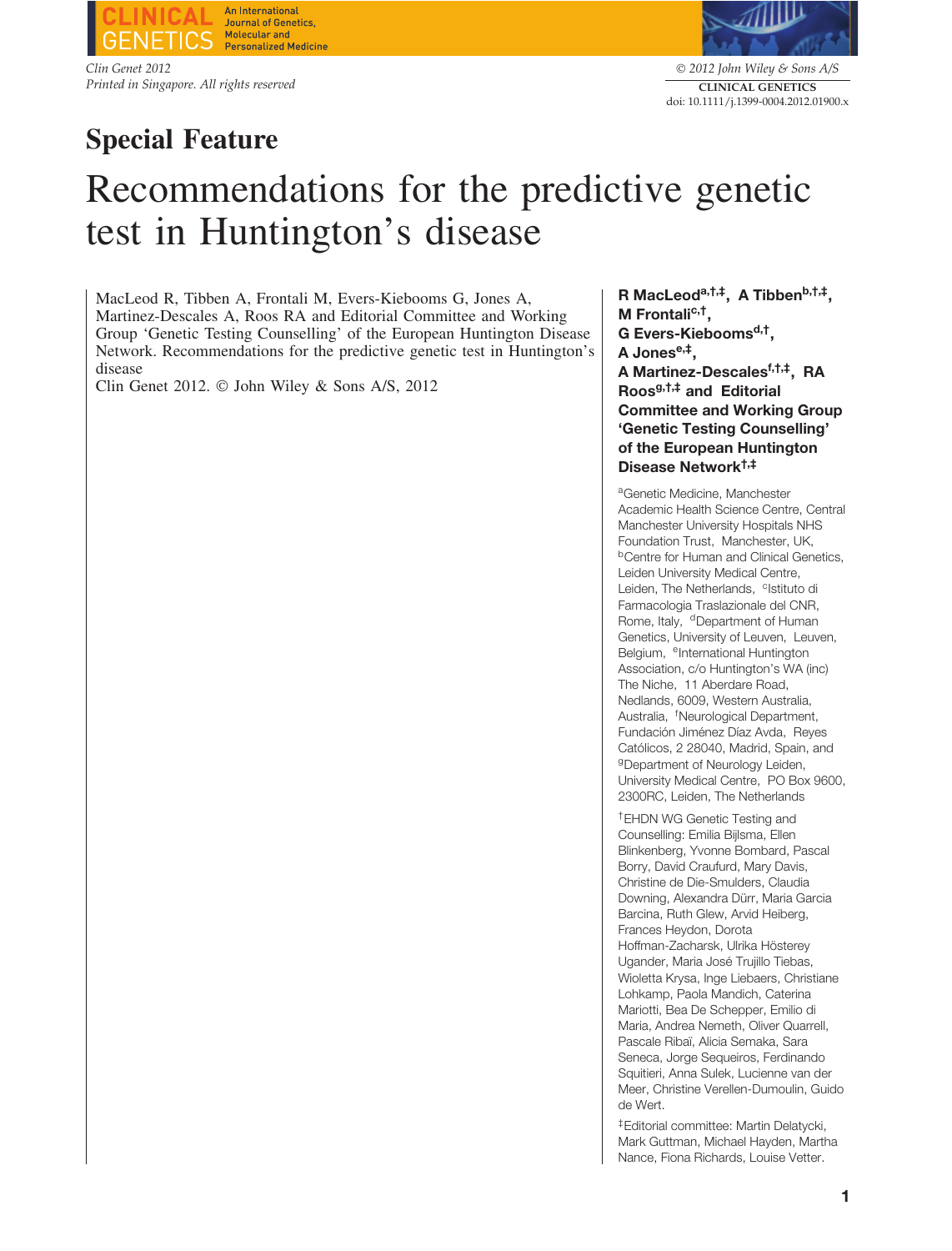Key words: genetic testing – guidelines – Huntington's disease – predictive testing

Corresponding author: Dr Rhona MacLeod, Genetic Medicine, Manchester Academic Health Science Centre, Central Manchester University Hospitals NHS Foundation Trust, Manchester, UK. Tel.: +44 161 276 6510; fax: +44 161 276 6145; e-mail: rhona.macleod@cmft.nhs.uk

Received 27 March 2012, revised and accepted for publication 8 May 2012

The 1994 predictive test guidelines for Huntington's disease (HD) were published by an *ad hoc* Committee comprising representatives from the World Federation of Neurology (WFN) and the International Huntington Association (IHA) (1, 2) shortly after the gene mutation for HD was identified. These guidelines have led the way in setting standards for predictive testing not only for HD, but also for other late onset neurodegenerative diseases such as familial frontotemporal dementia and spinocerebellar ataxias (SCA's). They were also a valuable foundation for good clinical practice for predictive testing for hereditary cancers and other late onset conditions. Having a clear set of recommendations has helped to clarify the predictive test process for both clinicians and family members. Undoubtedly the guidelines have succeeded in their original aims of setting minimum standards for predictive testing, protecting at risk individuals and providing a reference point to help with ethical and clinical dilemmas as they arose. Whilst it is essential after twenty years to review the guidelines in the context of the substantial evidence that has emerged in the intervening years, many of the recommendations remain valid today.

The process of reviewing the guidelines was initiated by the European Huntington Disease Network (EHDN) 'Genetic Testing and Counselling' Working Group, formed during the EHDN congress in Dresden in 2007 by Prof Gerry Evers-Kiebooms. The aim of the working group (WG) was to look at communication in relation to genetic test information. Members of the WG include family members, genetic counsellors, psychologists, clinical geneticists, neurologists, and laboratory scientists from over 12 European countries. During the first WG workshop in Leuven (BE) in 2008, attention focused more on the predictive test guidelines. Whilst there was consensus that the guidelines were an excellent and valued resource, gaps were apparent in relation to new evidence and practices that had emerged since 1994. These included new technology such as preimplantation genetic diagnosis (PGD), increased scientific knowledge about HD (understanding of intermediate (IA) and reduced penetrance (RP) alleles, and prodromal signs), the debate surrounding the testing of minors,

new opportunities to participate in research and data on individuals' experiences of testing such as post test discrimination.

Subgroups were set up to review the current research evidence in relation to six sections of the original guidelines that corresponded to the identified gaps (2.1 Testing of minors; 2.8 Laboratory standard of accuracy; 4.0 Communication of information; 5.2 Information pertaining to the test 7.0 'Prenatal Diagnosis' renamed 'Reproductive options'; 9.0 Post test counselling). The sub-groups comprised WG members with a particular specialism and/or interest in the topic. Family members participated in each of the sub-groups and international participants outside Europe were invited to contribute their expertise on specific topics. Written proposals, debated in plenary discussions, included the rationale for changes and references used by the sub-group. The sub-group members subsequently corresponded by email and drafted updates and additions to the original guidelines.

The proposed changes have undergone a lengthy consultation process both through the EHDN website (June–August 2010), where comments to the proposed changes could be posted, and globally through a review from a committee appointed jointly by IHA and WFN (Nov 2010–June 2011). A Town Hall session at the World Congress Meeting on HD in Melbourne in September 2011 provided a forum for the proposals to be presented to the wider HD community. This proved a valuable source of feedback and also drew on the knowledge and input of an expert panel of professionals and family members from countries including South America, Australia and Canada. Following the meeting in September 2011 Prof Raymund Roos, Chair of the WFNHD Research Group, invited a small editorial committee, drawn from the international community, to assist with the final edits.

A proposal made at the 2011 World Congress Meeting on HD was for the guidelines to be reviewed every two years in conjunction with the World Congress meeting. Prospectively this will allow all members of the HD community to put forward points for consideration by a committee appointed on behalf of the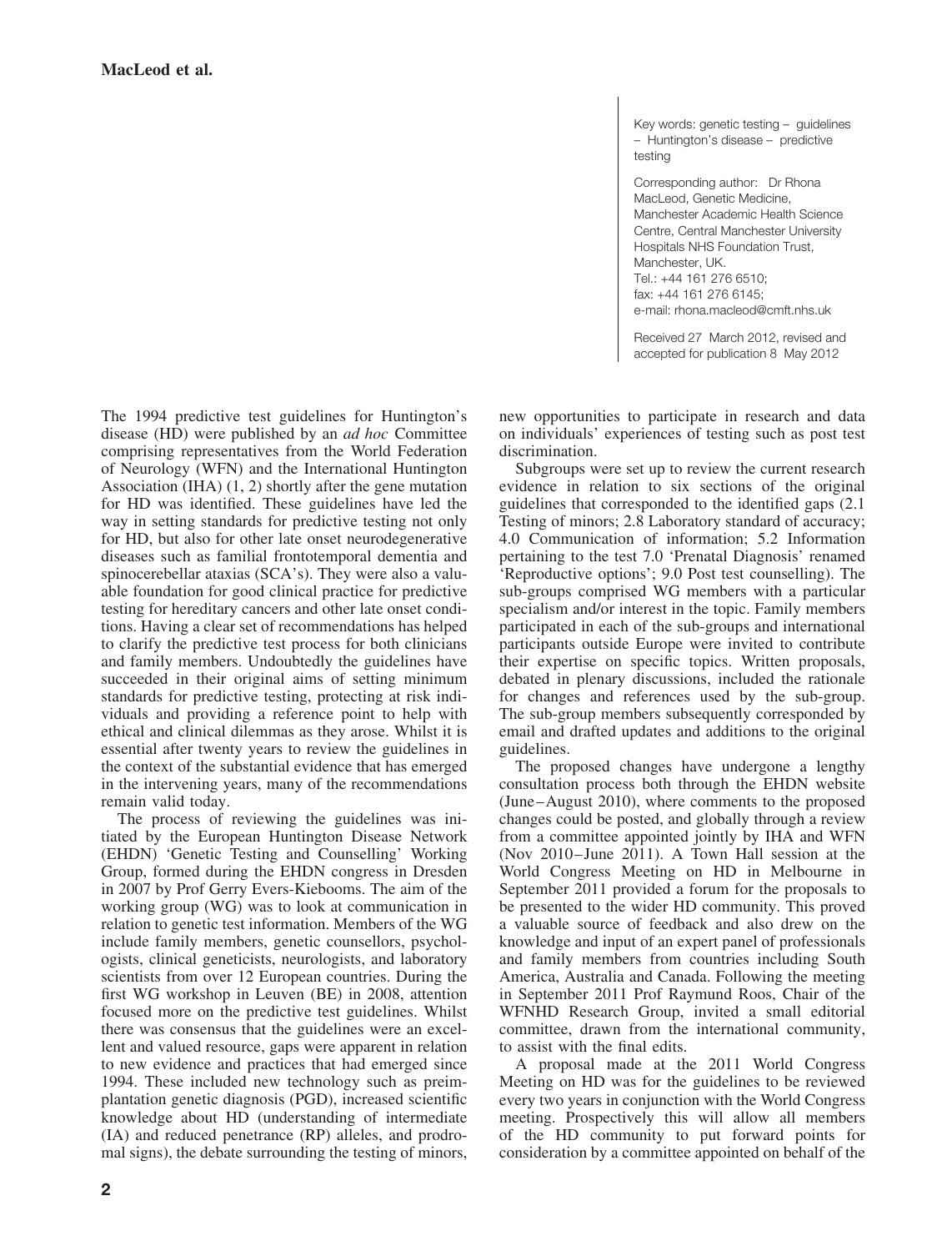Chairs of both the IHA and WFNHDRG. This will also ensure that clinical recommendations continue to evolve and reflect changes in our knowledge and practice.

The document that follows is the next version of the 1994 predictive test guidelines for HD. It is important to emphasize that these are not intended as rigid rules but rather recommendations to guide and inform practice, based on current evidence and expertise.

Finally it is hoped that these proposals will stimulate new discussion about predictive test counselling approaches and how best to serve the needs of individuals and families. New challenges continue to arise in predictive test counselling; for example, how to ensure equity of access to genetic counselling services and how to ensure a new generation of young people from HD families have their say in the way genetic counselling services are provided.

# **1. Recommendations (REC) and comments (COM)**

# REC 1

All persons who may wish to take the test should be given up to date, relevant information in order to make an informed voluntary decision.

COM 1

The highest standards of counselling should be available in each country. It is recommended that informed consent for the test be documented with the signature of the person to be tested and the professional responsible for the counselling as a standard medical practice.

#### **2. Access to the test**

REC 2

The decision to take the test is the sole choice of the person concerned. No requests from third parties, be they family or otherwise, should be considered.

# COM 2

The person must choose freely to be tested and not be coerced by family, friends, (potential) partners, physicians, insurance companies, employers, governments, etc.

#### REC 2.1

It is recommended that the minimum age of testing be 18 years. Minors at risk requesting the test should have access to genetic counselling, support and information including discussion of all their options for dealing with being at risk.

#### COM 2.1

Testing for the purpose of adoption should not be permitted, since the child to be adopted cannot decide for him/herself whether he/she wants to be tested. It is essential, however, that the child should be informed about his/her at-risk status.

#### **Reasons for the changes 2.1**

(1) Although some authors were in favour of a less restrictive recommendation for testing minors on the basis of potential beneficial rather than harmful effects  $(3-5)$ , a cut-off age for the

access to the test was deemed necessary on the basis of a principle of precaution, in the absence of reliable evidence on the benefits and harms of testing minors.

- (2) The age of majority appeared to be a weak criterion, since it varies between countries (e.g. medical majority 15 years in Denmark, 16 years in Lithuania, 14 years in Portugal, 15 years in Slovenia, 16 in Spain). Also, the right acquired at a particular age (e.g. legal versus medical majority) differs between countries. Although arbitrary, a specific cut-off age (18 years) was considered to be a better criterion.
- (3) A recommended minimum age is more in keeping with the literature that has looked at the issues involved in the of testing of minors (6–8). The new recommendation is intended to allow a more individualized approach to adolescents requesting the test (8–10).
- (4) A clinical recommendation was proposed to offer counselling to adolescents requesting the test, instead of denying it outright.

# REC 2.2

Each participant should be able to take the test independently of his/her financial situation.

COM 2.2

Each national lay organization should use its influence with government departments, public and private health insurers, etc, to reach this goal.

REC 2.3

Persons should not be discriminated against in any way as a result of genetic testing for Huntington's disease (see also REC 5.3.5).

REC 2.4

Extreme care should be exercised when testing would provide information about another person who has not requested the test.

COM 2.4

This will arise when an individual(s) at 25% risk request(s) testing with full knowledge that his/her parent does not want to know his/her status. Every effort should be made by the counsellors and the individuals concerned to come to a satisfactory solution of this conflict.

#### REC 2.5

For participants with evidence of a serious psychiatric condition, it may be advisable that testing is delayed and support services put into place.

REC 2.6

Testing for HD should not form part of a routine blood investigation without the specific permission of the subject.

COM 2.6

Such a specific permission should in principle also be required for symptomatic persons.

REC 2.7

Ownership of the test results remains with the person who requested the test. Legal ownership of the stored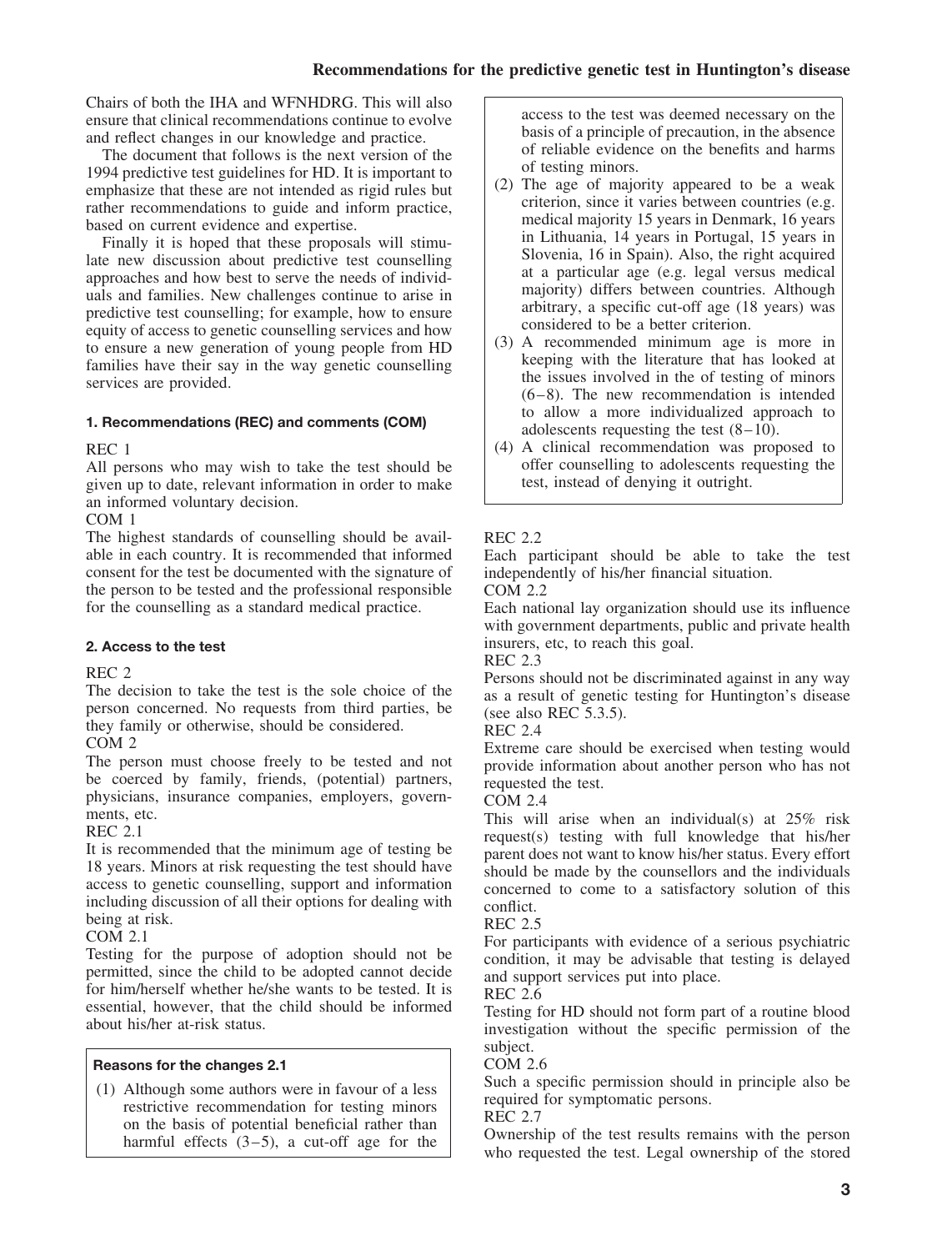DNA remains with the person from whom the blood was taken.

COM 2.7

The consent form should address this issue. Local legal opinions may be helpful.

# REC. 2.8

All laboratories are expected to comply with the Organization for Economic Co-operation and Development (OECD) Guidelines for Quality Assurance in Molecular Testing by providing and practicing genetic testing under a quality assurance framework, meet rigorous standards of accuracy, participating in external quality assessment (EQA) schemes and working towards certification and accreditation.

# COM 2.8

At-risk individuals, family members and the lay organizations can enquire about the quality standards of the laboratory, including, for example, its certification and accreditation status. The lay organizations can also assist persons who want to be or have been tested with their enquiries and concerns.

# REC 2.8.1

Laboratories should be cognizant of the limitations of the methodologies used (including, e.g. the possibility of missing a very large expansion, the risk of error that might lead to a non-carrier result if an affected relative has not been tested), and should indicate these clearly in reports issued, along with margins of error.

# **Reasons for the changes 2.8 and 2.8.1**

(1) Since 1994 several guidelines for best laboratory practice in genetic testing have been issued.

- (2) Quality control and accreditation of laboratories have become essential requirements since 1994.
- (3) One of the basic principles according to the OECD guidelines (11) is that predictive genetic tests should be accompanied by genetic counselling, and laboratories should ensure that this is the case.
- (4) Several limitations and an error estimate of CAG repeat sizing have been reported in the last 15 years  $(12-15)$ , which should be mentioned in the report.

#### REC 2.9

The counsellors should be specifically trained in counselling methods and form part of a multidisciplinary team.

#### COM 2.9

Such a multidisciplinary team should consist, for example, of a clinical geneticist, genetic counsellor or social worker, neurologist, psychiatrist or psychologist.

#### **3. Support during the test process**

REC 3

The participant should be encouraged to select a companion to accompany him/her throughout all the different stages: the pre-test, the taking of the test, the delivery of the results and the post-test stage. COM 3

This should be assessed on an individual basis and the presence of a companion may not be appropriate or required in all cases.

REC 3.1

The counselling unit should plan with the participant a follow up protocol which provides support during the pre- and post-test stages, whether or not a person chooses to be accompanied by a companion.

COM 3.1

Wherever possible, support should be available close to the person's community, and on a remote basis, by phone or telehealth where necessary.

# **4. Recommendation on communication of information**

#### REC 4

Testing and counselling should be provided by genetic counselling units knowledgeable about molecular genetic issues in Huntington's disease. These centres should work in close collaboration with the lay organization(s) of the country.

COM 4

Often the test will be conducted at a site different from the counselling centre. If no lay organization exists in the country, the centre should contact the IHA. REC 4.1

The laboratory performing the test should not communicate the final results to the counselling team until very close to the time the results are given to the participant. COM 4.1

The aim is to protect the participant from the possibility of counselling bias at any time (see also COM 5.2.6). REC 4.2

As a rule, members of the counselling team or the technical staff should not communicate any information concerning the test and its results to third parties without the explicit permission of the person tested. COM 4.2

Only in the most exceptional circumstances (e.g. prolonged coma or death) may information about the test result, if so requested, be provided to family members whose risk is affected by the result.

REC 4.3

Neither the counselling centre nor the test laboratory should establish direct contact with a relative whose DNA may be needed for the purpose of the test without permission of the participant and of the relative. All precautions should be taken when approaching such a relative.

REC 4.4

Care should be taken regarding access to clinical reports of the test results.

COM 4.4

Consent of the participant should be sought before sending a letter to any physician involved in their care (e.g. family doctor, neurologist, or hospital physician). The possible benefits and drawbacks of sending the result to such physicians should be discussed. These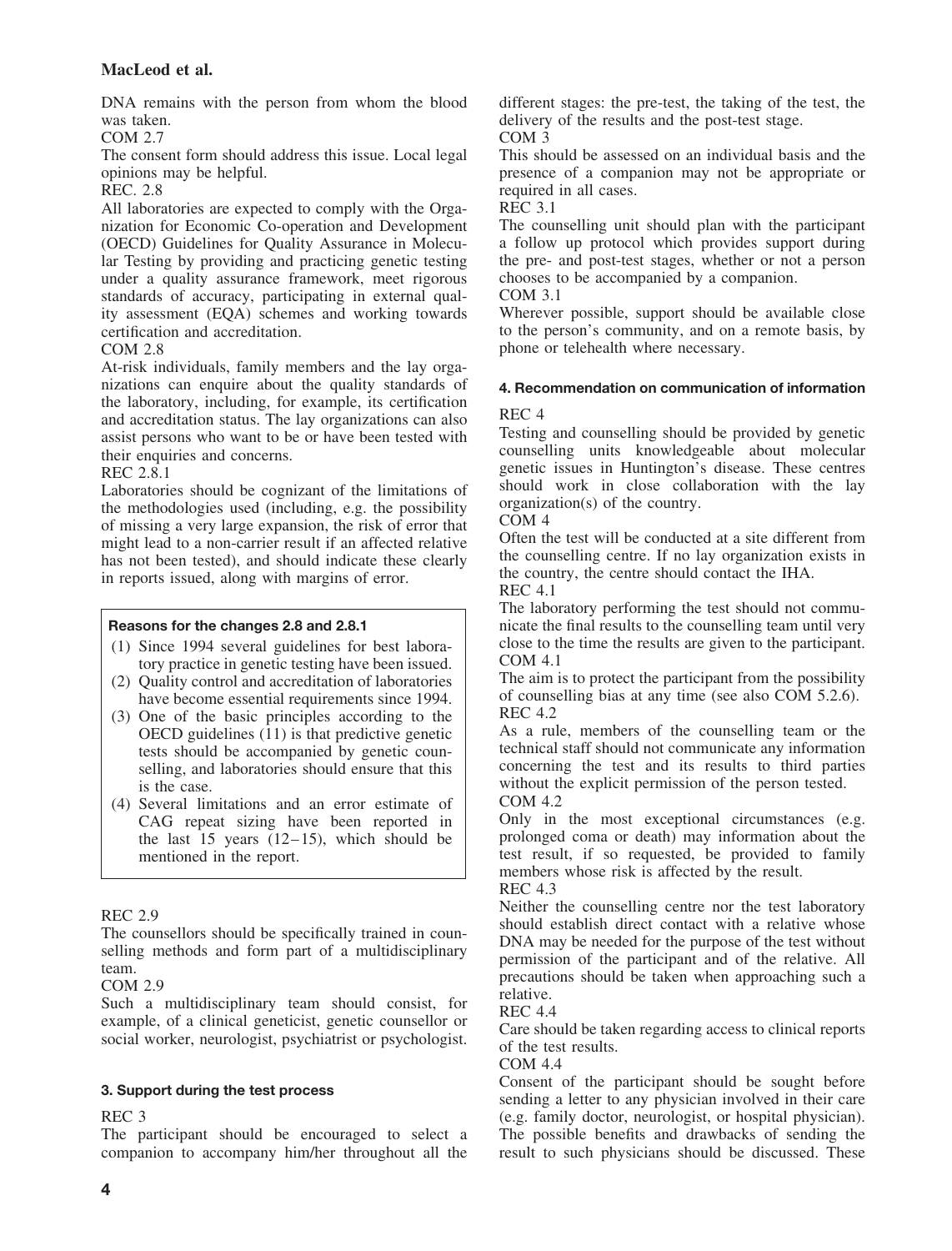benefits include: post-test support, future clinical care including identification and support around the onset of symptoms, and their symptomatic treatment. The risks include: potential discrimination in economic, social and medical domains, should their medical files be accessed by third parties.

In general, it is good clinical practice for the counselling team to suggest that other physicians involved in the participant's care be kept informed about the test and the result. If the participant objects, his/her view should be respected except in the most exceptional of circumstances. If consent is given by the person tested for the test result to be communicated it should be accompanied by a full explanation of the meaning of that result.

# **Reasons for the changes 4.2 and 4.4**

- (1) Participants should be asked for their consent before sending a letter to their family physicians, as they may experience discrimination in economic, social, and medical domains should their medical files be accessed by third parties in the future.
- (2) There is evidence to suggest that participants sometimes take the initiative and request that letters are not sent to the family physicians (16).
- (3) Although some clinics have taken upon themselves not to send letters to the family physician (17), this is not uniform practice.

#### **5. Essential information**

#### COM 5

'Essential information' means information which is absolutely vital to the whole test procedure.

#### 5.1. General information

#### COM 5.1

This information should be both written and oral and be provided by the team responsible for the test service. REC 5.1.1

On Huntington's disease, including the wide range of its clinical manifestations, the social and psychological implications, the genetic aspects, reproductive options, availability of treatment, etc.

#### COM 5.1.1

It must be pointed out that at this time no proven prevention, treatment that slows disease progression, or cure is available.

REC 5.1.2

On the implications of non-paternity (and nonmaternity).

#### COM 5.1.2

Genetic testing may show, or suggest, that the putative parent is not the biological parent; this aspect should be drawn to the attention of the participant and discussed. With the presently available techniques of *in vitro* fertilization, etc., even occasional non-maternity may occur.

REC 5.1.3

On lay organizations, including their documentation on HD, their addresses for help and social contacts, etc. COM 5.1.3

If no lay organization exists in the country, contacts can be made with the IHA or lay organization of a neighbouring country.

REC 5.1.4

Psychosocial support and counselling must be available before the test procedure commences.

COM 5.1.4

Lay organizations should be mentioned as an additional source of support and information.

5.2. Information pertaining to the test

REC 5.2.1

How the test is done.

REC 5.2.2

Possible need for DNA from an affected family member and the possible problems arising from this.

COM 5.2.2

Asking an affected person, who may be unaware of or unwilling to acknowledge his/her symptoms, to contribute a blood sample may be an invasion of privacy.

REC 5.2.3

The limitations of the test (error rate, uncertain predictive interpretation of some CAG repeat numbers, etc).

REC 5.2.4

The counsellor must explain that, although the genetic mutation has been found, at the present time only limited useful information can be given about age at onset or about the kind of symptoms, their severity, or the rate of progression.

COM 5.2.4

The correlation between CAG repeat size and mean age of onset could be discussed, but it is important to point out the wide confidence intervals. A specific repeat size is usually associated with a wide range of age at onset; current mathematical models of age of onset have not been validated for clinical practice.

#### **Reasons for the changes 5.2.4**

- (1) Prediction models of age at onset based on (CAG)n size have evolved in the last few years  $(18-21)$ .
- (2) Although an initial validation of these models has been reported, they might not be free from biases (21).
- (3) These models do not include factors, beyond CAG repeat size, that have been shown to influence age at onset, such as genetic and environmental modifiers (22–25).
- (4) Although these models have an unquestionable value in research, it appears premature to use them in genetic counselling.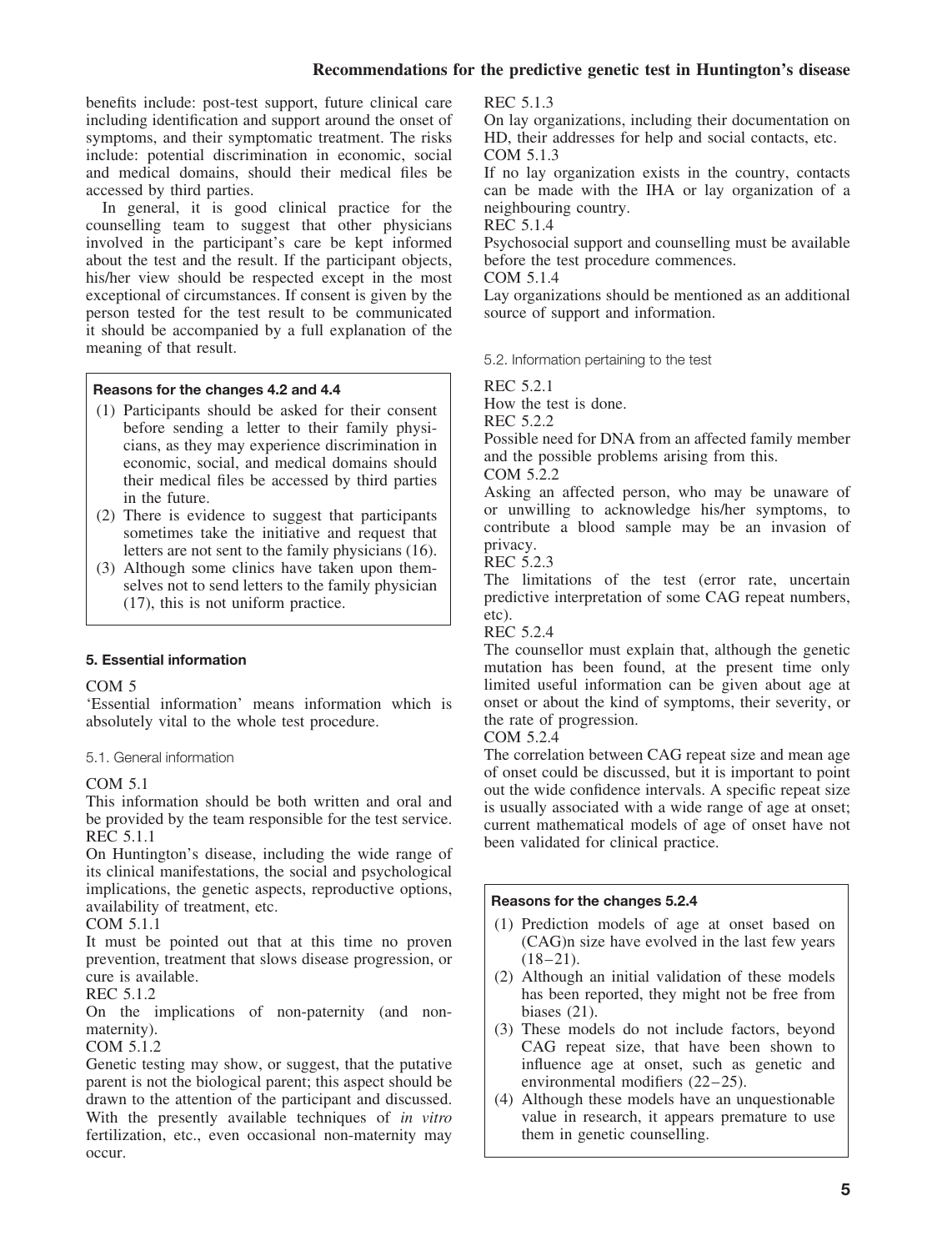#### REC 5.2.5

Pre-test genetic counselling should mention all possible test outcomes, including intermediate and reduced penetrance results, which may be prone to repeat instability and may expand into higher repeat ranges upon transmission to future generations. However, there is insufficient information regarding the magnitude of the risk of expansion for future generations.

#### COM 5.2.5

There is at present insufficient information regarding clinical implications of intermediate alleles for future generations.

# **Reasons for the changes 5.2.5**

- (1) Intermediate alleles (IA) and reduced penetrance alleles are known to be prone to expansion upon intergenerational transmission with a so far unknown probability (26–29).
- (2) The frequency of IA in the general population is relatively high (estimated  $2-6\%$ ), and its possible implications should be mentioned in pre-test counselling (28–32).

# REC 5.2.6

The predictive test indicates whether someone has or has not inherited the gene mutation, but it does not make a clinical diagnosis of HD if the gene expansion is present.

#### COM 5.2.6

Particular care should be taken with participants who are believed by the clinician to be showing early symptoms of HD; however, persons with evident but unacknowledged symptoms should not automatically be excluded from the test. Rather, they should be offered additional pre and post test support.

#### REC 5.2.7

Pre-test counselling should also outline information on post-test counselling and options for future research participation and care.

5.3. Information on consequences

#### REC 5.3.1

For the person him/herself. COM 5.3.1

Most participants will adjust to their predictive test result. Some individuals may, however, experience difficulty coping with any of the possible results in the short or long term (including a result in the normal range). Additional counselling should be offered to those at risk of having difficulties with coping (e.g. individuals with a history of psychiatric illness).

#### REC 5.3.2

For the spouse/partner and children.

COM 5.3.2.

If the participant is not accompanied by his/her spouse/partner during the counselling sessions, there should be particular discussion about the potential impact of the test result on the spouse/partner. It is possible that the genetic test result and/or family history will impact the participants' current or future family members' eligibility for insurance, employment, legal care of and access to children, and adoption. REC 5.3.3

For the affected parent and his/her spouse.

COM 5.3.3

The feelings of the affected parent, who may well become aware of the results, must be taken into account. REC 5.3.4

For the other members of the participant's family. COM 5.3.4

Whatever information is obtained, it may influence the feelings of and the relationship with others, with a potential for discrimination in the family. This may include: disrupted patterns of behaviour and interaction, such as communication changes and feelings of altered sense of membership.

#### REC 5.3.5

Potential socioeconomic consequences, including employment, insurance, legal care of and access to children, adoption eligibility, social security, data security and other problems which may occur as a consequence of disclosing the test result or family history.

#### **Reasons for the changes 5.3.1 and 5.3.5**

- (1) The new comment 5.3.1 about the psychological effects of predictive testing was added in light of much evidence on this aspect (33–39).
- (2) The expansion of comment 5.3.2 highlights the possibility of the participant's family members experiencing discrimination because of the genetic test result or family history (40)
- (3) The expansion of comment 5.3.4 highlights the possibility of discrimination within the family, which has been reported in discrimination studies from US, Australia, and Canada (41).
- (4) Expansion of comments 5.3.2 and 5.3.5 was based on emerging evidence suggesting that individuals at risk experience discrimination and stigmatization in custody of and access to children, once separated from their spouse, and in adoption (42, 43).
- (5) Family history, more than genetic testing, appears to be the major reason for genetic discrimination in relation to Huntington disease  $(42-44)$ .

5.4. Information on alternatives the participant can adopt

REC 5.4.1

Not to take the test for the time being.

REC 5.4.2 To deposit DNA for research.

REC 5.4.3

To deposit DNA for possible future use by family and self.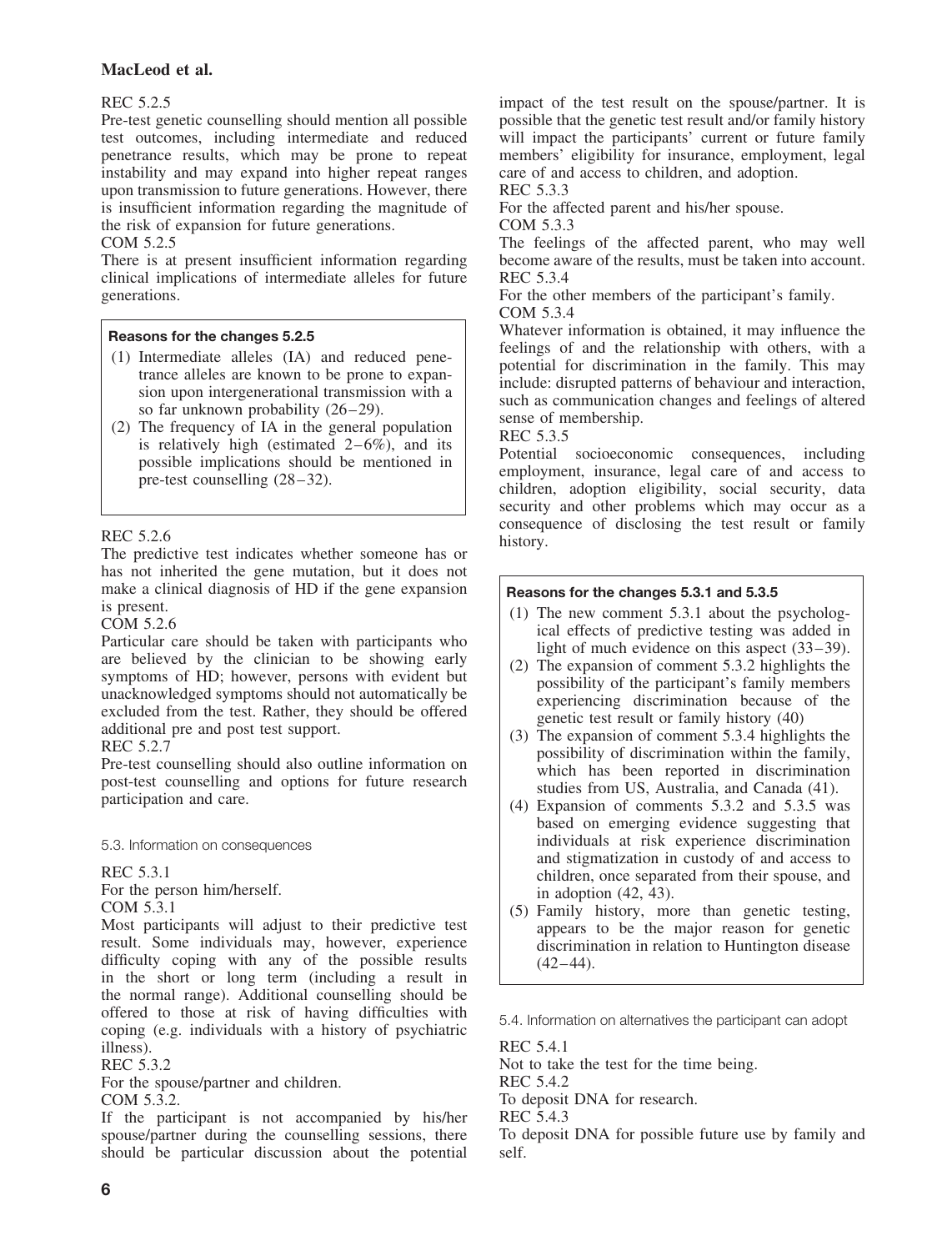# REC 5.4.4

DNA deposited under 5.4 above would be made available to the donor's family members at their request after the death of the donor if it is essential to obtain an informative result.

#### REC 5.4.5

In the case of DNA deposited under 5.4.2 and/or 5.4.3 above, the unit collecting the DNA must provide a written declaration that samples will not be used for purposes other than specified in the said declaration with the exception of the provisions of 5.4.4.

# **6. Important preliminary investigations**

#### REC 6.1

It is important to verify that the diagnosis of HD in the person's family is correct.

REC 6.2

Neurological examinations (if possible) and psychological appraisal are considered important to establish a baseline evaluation of each person. This however is not a requirement for participation in predictive testing. COM 6.2

Refusal to undergo these and other additional examinations will not justify the withholding of the test from participants.

# **7. Reproductive options**

#### REC 7.0.1

Preconception counselling should be available to couples where one partner is at risk of HD or is a carrier of the HD gene expansion.

# COM 7.0.1

The importance of preconception counselling is stressed, because of the timeframe in making a decision about testing during an ongoing pregnancy. Moreover, such preparation may help to decrease the simultaneous requests for presymptomatic and prenatal diagnosis; a very stressful situation due to the limited time available and the potential for consecutive adverse outcomes.

REC 7.0.2

Preconception counselling should include discussion around the range of reproductive options available. These options may include proceeding with a pregnancy without testing, prenatal diagnosis (PND) preimplantation genetic diagnosis (PGD), donor insemination and adoption.

#### 7.1. Prenatal diagnosis (PND)

#### REC 7.1.1

Couples should be made aware of all the options available to them in pregnancy, including the possibility of prenatal testing.

#### COM 7.1.1

Careful pre-test counselling by an informed professional is necessary in order to ensure that the (future) pregnant woman and her partner are fully aware of the consequences of prenatal testing. All possible test outcomes (full expansion, reduced penetrance, intermediate and normal alleles) should be made clear to the couple. It is preferable for the counselling to take place in a specialized (prenatal or genetics) centre. REC 7.1.2

Direct prenatal testing for the HD mutation is usually only performed if the parent at risk has already been tested. For a possible exception see 7.1.6. REC 7.1.3

PND for an individual with a reduced penetrance allele of the HD gene is justified.

REC 7.1.4

PND for an individual with an intermediate allele of the HD gene is justified.

COM 7.1.4

There is insufficient information regarding the magnitude of the risk of CAG repeat expansion of intermediate alleles in the transmission to offspring. The risk of expansion into the full penetrance range is small, but may vary with the CAG size of the intermediate allele and the ethnicity of the individual.

REC 7.1.5

Exclusion PND should be available as an option for couples where the at-risk parent does not want to know his/her genetic status. The pros and cons of this procedure, however, should be discussed in detail during counselling.

COM 7.1.5

The major advantage of exclusion PND is that it allows the possibility of a prenatal test where the at-risk parent does not wish to have a predictive test but where the couple is clear they do not wish to have a child at risk of HD. The disadvantage is that the couple may end up terminating an unaffected pregnancy where the at-risk parent is not a mutation carrier.

REC 7.1.6

Direct prenatal testing of the fetus where one of the parents is at risk but prefers not to know his/her carrier status should be considered where the couple requests this in pregnancy.

#### COM 7.1.6

The only advantage of this approach is that, in the case of a normal result in the fetus, the parent at risk still does not know his/her carrier status, preserving his/her wish not to know. However, in the case of identifying the gene mutation in the fetus, the carrier status of the parent at risk will be disclosed. The possibility of this adverse outcome should be clearly outlined and the couple adequately prepared for such an eventuality, before agreeing with this test proposal.

REC 7.1.7

The couple requesting prenatal testing must be clearly informed that if they intend to complete the pregnancy whether the fetus is a carrier of the gene expansion or not, there is no valid reason for performing the test.

#### COM 7.1.7

This is in line with the recommendation not to test minors. The child's autonomy regarding his/her future right to decide whether or not to undergo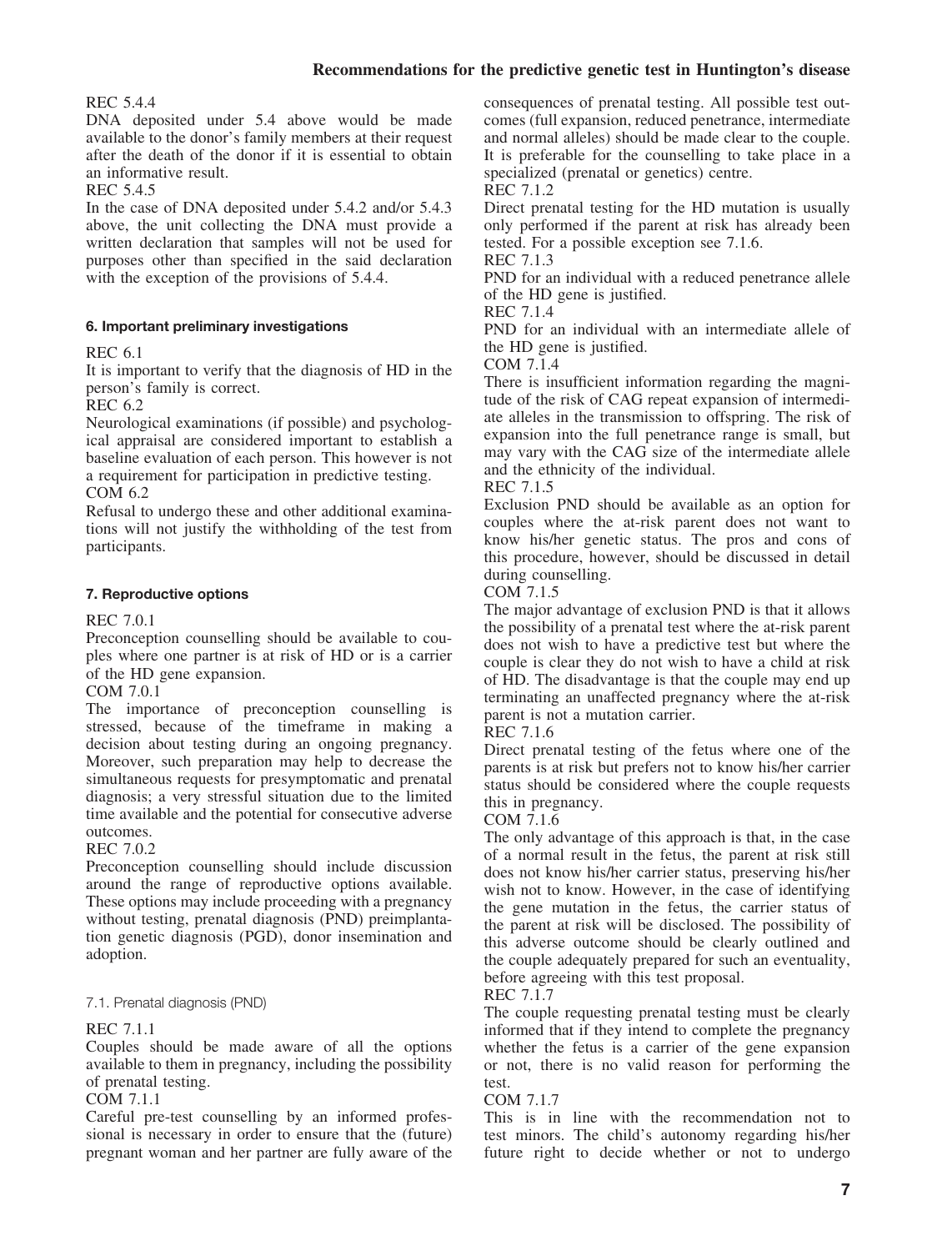a pre-symptomatic test is violated if pregnancy is continued in the case of an abnormal prenatal test result.

The limiting of the couple's autonomy and their right to freely decide on the action taken on the basis of the prenatal test result should be explained and clarified with respect.

Also, there is a small, but not negligible risk of spontaneous abortion related to the procedure. REC 7.1.8

It is not recommended to terminate the pregnancy of a fetus on the basis of an intermediate allele result.

COM 7.1.8

An allele in the intermediate range is not associated with HD symptoms. Although an intermediate allele can expand into a reduced penetrant or full penetrant allele in future generations, this fact per se is not a reason for a pregnancy termination.

# **Reasons for the changes Section 7.1**

- (1) Since 1994 the practice of prenatal diagnosis has been changed considerably and there is much more experience with prenatal testing (45, 46)
- (2) Some recent papers raise difficult ethical issues  $(47-50)$
- (3) New techniques such as non-invasive testing of fetal DNA in the maternal blood, are the subject of research but are not yet available for clinical use (51).

# 7.2. Preimplantation genetic diagnosis

# COM 7.2

Preimplantation Genetic Diagnosis (PGD) in association with IVF is a reproductive option for people at risk of passing on a genetic condition. The different types of PGD for HD and the different situations where PGD may be an option will be outlined in the following specific recommendations regarding PGD for HD. REC. 7.2.1

It is recommended to offer PGD to an asymptomatic carrier of the HD gene expansion (36 or more repeats) and his/her partner if there is access to this technology in the country where genetic counselling is being provided.

# COM 7.2.1

In general, PGD is offered to people at risk of passing on a serious genetic condition. The risk of expansion of an intermediate allele to a reduced penetrant or full penetrant allele is not exactly known, but is low. Participants with an intermediate allele requesting PGD should be offered genetic counselling.

#### REC. 7.2.2

Exclusion PGD should be available for couples at high risk for offspring with HD.

#### COM 7.2.2

The major advantage of exclusion PGD is that it enables prospective parents to avoid the transmission of the HD mutation, while at the same time respecting the atrisk person's wish not to know. The counselling should explicitly address the impact of the parent's remaining uncertainty about his/her own genetic status upon the welfare of the future child(ren).

REC. 7.2.3

Non-disclosure PGD should be discouraged.

COM 7.2.3

Non-disclosure PGD raises troubling practical and ethical issues. First, in practice it will be extremely difficult to preserve the participant's wish not to know. Second, the procedure creates difficult situations where reproductive physicians would be obliged both to offer more IVF/PGD cycles and to perform a sham transfer while the risk of having a child with HD will be (practically) zero.

REC. 7.2.4

Couples where one partner is already symptomatic should have access to counselling for PGD. Psychosocial counselling on the impact upon a child of growing up with a parent with HD in general and exploration of the potential effects in the specific case is an important aspect of the PGD procedure.

COM 7.2.4

Being symptomatic is not a priori an exclusion criterion for PGD. Special attention should be given to the effects of the symptoms of HD upon the future child's welfare. The condition and coping skills of the partner are crucially important in this regard. A case-by-case approach does optimal justice to couples where one partner faces the personal burden of HD in her/himself, while being aware of the ramifications for future children.



Only embryos with two normal HD alleles should be transferred.

# **Reasons for adding Section 7.2**

- (1) Since 1998 Preimplantation Genetic Diagnosis (PGD) has become one of the reproductive options for couples at risk for Huntington's disease (52, 53).
- (2) Although general PGD guidelines exist (54), no specific guidelines are available for Huntington's disease.
- (3) PGD may be performed in different ways: direct, exclusion, non-disclosure (55–57).
- (4) Given the complexity of PGD techniques and their ethical implications, some risk situations require particular attention.

# **8. The test and delivery of results**

# REC 8.1

Excluding exceptional circumstances there should be a minimum interval of one month between the giving of the pre-test information and the decision whether or not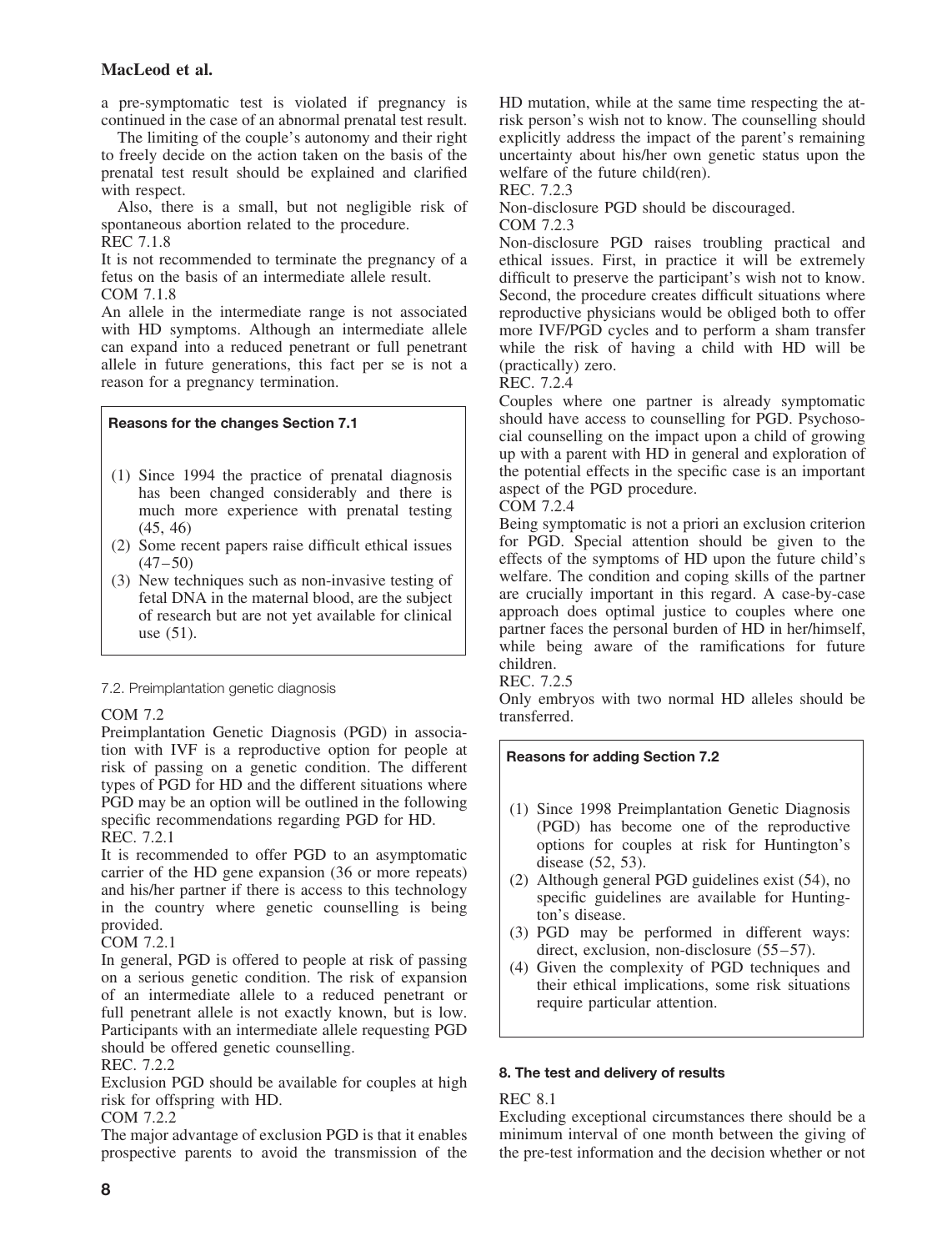to take the test. The counsellor should ascertain that the pre-test information has been properly understood and should take the initiative to be assured of this. However, contact will only be maintained at the participant's request.

COM 8.1

Such an interval is necessary to give the person sufficient time to assimilate the pre-test information in order to make an informed decision. During this interval, specialists from the test centre must be available. Prenatal testing may represent an exception, as it is important to complete testing procedures as early as possible during the pregnancy.

REC 8.2

The result of the predictive test should be delivered as soon as reasonably possible after completion of the test, on a date agreed upon in advance between the centre, the counsellor, and the person.

REC 8.3

The manner in which results will be delivered should be discussed between the counselling team and the person. REC 8.4

The participant has the right to decide at any time that the result shall not be given to him/her.

REC 8.5

The results of the test should be given personally by the counsellor to the person and his/her companion. In geographically remote areas the result session may be arranged by prior agreement with a clinician known locally to the participant No result should ever be given by telephone or by mail. The counsellor must have sufficient time to discuss any questions with the person. REC 8.6

All post-test provisions (see Section 9) must be available from the time the test results are given.

#### **9. Post-test counselling**

REC 9.1

The frequency and the form of the post-test counselling should be discussed between the team and the participant before the performance of the test, but the participant has the right to modify the planned programme. Although the intensity and frequency will vary from person to person, post-test counselling must be available at all times.

REC 9.2

The counsellor should have contact with the person within the first week after delivery of the results, regardless of the test result.

REC 9.3

If there has been no further contact within one month of the delivery of the test result, the counsellor should initiate the follow up.

REC 9.4

It is essential that post-test counselling is made available regardless of the person's financial situation. REC 9.5

During post-test contact specific information on followup options, including (if applicable) participation in clinical research studies, can be provided. The nature of emerging prodromal signs of pre-motor manifest mutation carriers and their management possibilities (if available) could be discussed.  $COM<sub>95</sub>$ 

Information should be provided on:

- specialist centres providing clinical care for HD
- provision for regular follow up after the test
- option of participation in observational studies (e.g. REGISTRY, Enrol-HD)
- option of participating in future clinical trials
- there is a pre-motor stage of HD that results in symptoms and signs likely reflecting HD-induced brain changes ('prodromal' signs)
- prodromal signs and symptoms might respond to symptomatic pharmacotherapy, even if no reliable data on this point are available at present.

Participation in research is entirely voluntary and the standard of follow up care provided will be unaffected by whether or not the individual chooses to take part.

#### **Reasons for the changes 9.5 and 9.7**

- (1) Interventional studies (trials) are on the horizon (58–60), although no definite timelines for the start of such trials is available.
- (2) Results from the PREDICT and TRACK studies have provided evidence for pre-motor signs and symptoms ('prodromal' signs) and demonstrated the feasibility of clinical studies in this population  $(61–64)$ .
- (3) Empirical evidence suggests that some of the prodromal signs, such as depression and mood disorders, might be symptomatically treated.

#### REC 9.6

Ideally, information in Section 9.5 should be raised during the pre-test counselling.

REC 9.7

The lay organization has an important role to play in the post-test period. The information and support that it can provide should always be offered to the participant regardless of whether he or she belongs to that organization.

#### **Acknowledgements**

Reineke Bos, Peter Como, Dan Van Kammen, Bernhard Landwehrmeyer, Jamie Levey, Kimberley Quaid, Diana Raffelsbauer.

Grateful acknowledgement to the following individuals/groups for additional proposals: 22 EHDN members, The Australian Predictive Testing Social Workers Group, and the Young Adults WG Germany.

#### **References**

1. International Huntington Association (IHA) and the World Federation of Neurology (WFN) Research Group on Huntington's Chorea.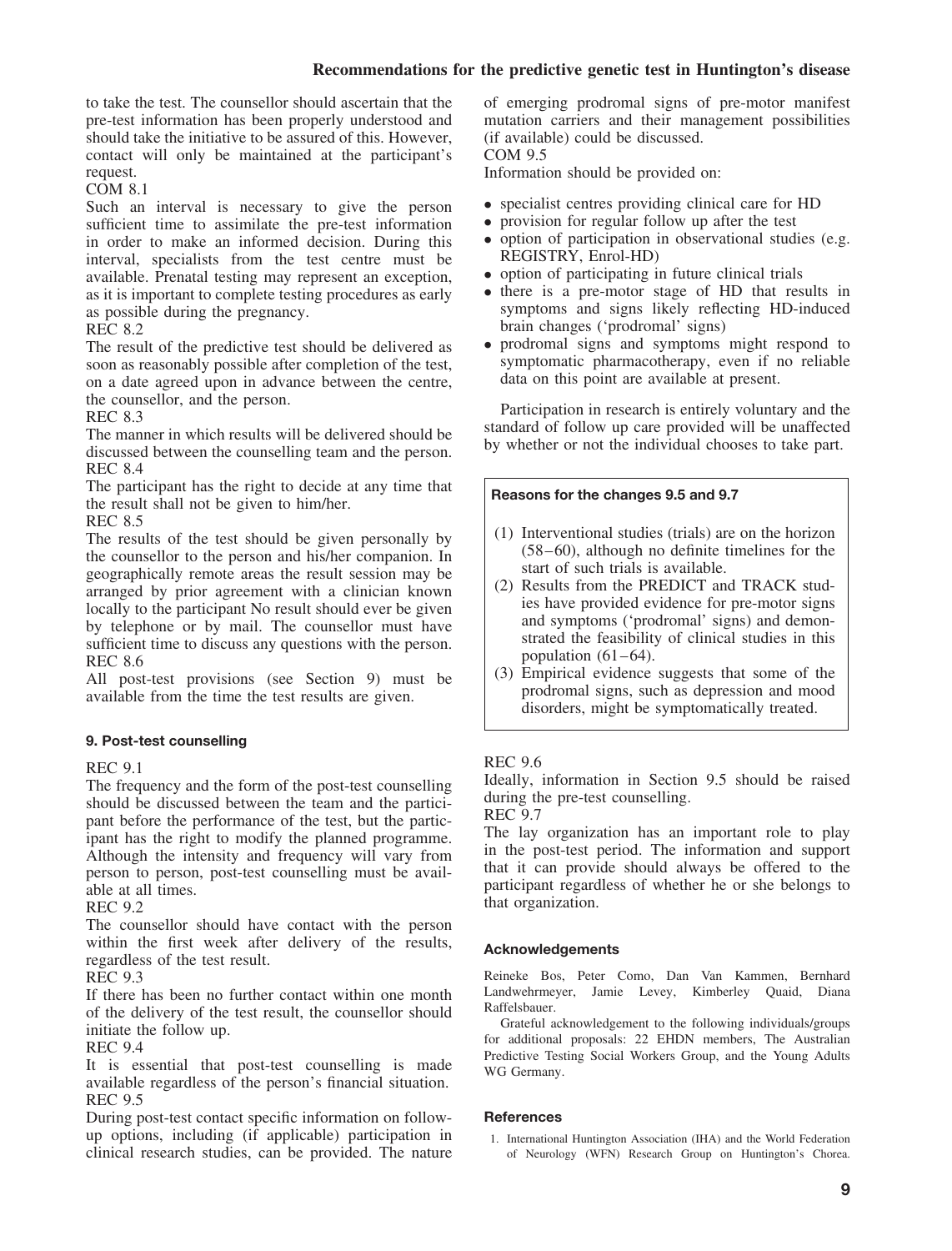Guidelines for the molecular genetics predictive test in Huntington's disease. Neurology 1994: 44 (8): 1533–1536.

- 2. International Huntington Association (IHA) and the World Federation of Neurology (WFN) Research Group on Huntington's Chorea. Guidelines for the molecular genetics predictive test in Huntington's disease. J Med Genet 1994: 31: 555–559.
- 3. Duncan RE, Delayticki MB. Predictive genetic testing in young people for adult-onset conditions: where is the empirical evidence? Clin Genet  $2006: 69: 8-16$
- 4. Duncan RE, Gillam L, Savulescu J, Williamson R, Rogers JG, Delatycki MB. "Holding Your Breath": interviews with young people who have undergone predictive genetic testing for Huntington Disease. Am J of Med Genet 2007: 143A: 1984–1989.
- 5. Duncan RE, Gillam L, Savulescu J, Williamson R, Rogers JG, Delatycki MB. "You're one of us now": young people describe their experiences of predictive genetic testing for Huntington disease (HD) and familial adenomatous polyposis (FAP). Am J Med Genet (Semin Med Genet) 2008: 148C: 47–55.
- 6. Borry P, Goffin T, Nys H, Dierickx K. Attitudes regarding carrier testing in incompetent children: a survey of European clinical geneticists. Eur J Hum Genet 2007: 15 (12): 1211–1217.
- 7. Borry P, Stultiens L, Nys H, Cassiman JJ, Dierickx K. Presymptomatic and predictive genetic testing in minors: a systematic review of guidelines and position papers. Clin Genet 2006: 70 (5): 374–381.
- Clarke A. What is at stake in the predictive genetic testing of children? Fam Cancer 2009: 9 (1): 19–22.
- 9. Borry P, Evers-Kiebooms G, Cornel MC, Clarke A, Dierickx K on behalf of the Public and Professional Policy Committee (PPPC) of the European Society of Human Genetics (ESHG). Genetic testing in asymptomatic minors. Background considerations towards ESHG Recommendations. Eur J Hum Genet 2009: 17 (6): 711–719.
- 10. Borry P, Evers-Kiebooms G, Cornel MC et al. Genetic testing in asymptomatic minors: recommendations of the European Society of Human Genetics. Eur J Hum Genet 2009: 17 (6): 720–721.
- 11. OECD Guidelines for Quality Assurance in Molecular Genetic Testing, from http://www.oecd.org/dataoecd/43/6/38839788.pdf.
- 12. Holzmann C, Saecker AM, Epplen JT, Riess O. Avoiding errors in the diagnosis of (CAG)n expansion in the huntingtin gene. Med Genet 1997: 34 (3): 264.
- 13. Yu S, Fimmel A, Fung D, Trent RJ. Polymorphisms in the CAG repeat – a source of error in Huntington disease DNA testing. Clin Genet 2000: 58 (6): 469-472.
- 14. Losekoot M, Bakker B, Laccone F, Stenhouse S, Elles R. A European pilot quality assessment scheme for molecular diagnosis of Huntington's disease. Eur J Hum Genet 1999: 7 (2): 217–222.
- 15. ACMG/ASHG Statement. Laboratory guidelines for Huntington disease genetic testing. Am J Hum Genet 1998: 62: 1243–1247.
- 16. Bombard Y, Penziner E, Decolongon J et al. Managing genetic discrimination: strategies used by individuals found to have the Huntington disease mutation. Clin Genet 2007: 71 (3): 220–231.
- 17. Benjamin CM, Adam S, Wiggins S et al. Proceed with care: direct predictive testing for Huntington disease. Am J Hum Genet 1994: 55 (4): 606–617.
- 18. Maat-Kievit A, Losekoot M, Zwinderman A et al. Predictability of age at onset in Huntington disease in the Dutch population. Medicine 2002: 81 (4): 251–259.
- 19. Gutierrez MC, MacDonald AS. Huntington's disease, critical illness insurance and life insurance. Scand Actuarial J 2004: 279: 311.
- 20. Langbehn DR, Brinkman RR, Falush D, Paulsen JS, Hayden MR, on behalf of an International Huntington's Disease Collaborative Group. A new model for prediction of the age of onset and penetrance for Huntington's disease based on CAG length. Clin Genet 2004: 65 (4): 267–277.
- 21. Langbehn DR, Hayden MR, Paulsen JS. CAG-repeat length and the age of onset in Huntington disease (HD): a review and validation study of statistical approaches. Am J Med Genet B Neuropsychiatr Genet 2010: 153B (2): 397–408.
- 22. Gayán J, Brocklebank D, Andresen JM et al. Genomewide linkage scan reveals novel loci modifying age of onset of Huntington's disease in the Venezuelan HD kindreds. Genet Epidemiol 2008: 32: 445–453.
- 23. Li XJ, Friedman M, Li S. Interacting proteins as genetic modifiers of Huntington disease. Trends Genet 2007: 23: 531–533.
- 24. van Dellen A, Grote HE, Hannan AJ. Gene-environment interactions. Neuronal dysfunction and pathological plasticity in Huntington's disease. Clin Exp Pharmacol Physiol 2005: 32: 1007–1019.
- 25. Nithianantharajah J, Barkus C, Murphy M, Hannan AJ. Geneenvironment interactions modulating cognitive function and molecular correlates of synaptic plasticity in Huntington's disease transgenic mice. Neurobiol Dis 2008: 29: 490–504.
- 26. Leeflang EP, Zhang L, Tavare S et al. Single sperm analysis of the trinucleotide repeats in the Huntington's disease gene: quantification of the mutation frequency spectrum. Hum Mol Genet 1995: 4: 1519–1526.
- 27. Chong SS, Almqvist H, Telenius L et al. Contribution of DNA sequence and CAG Size to mutation frequencies of intermediate alleles for huntington disease: evidence from single sperm analyses. Hum Mol Genet 1997: 6: 301–309.
- 28. Goldberg YP, McMurray CT, Zeisier J et al. Increased instability of intermediate alleles in families with sporadic Huntington disease compared to similar sized intermediate alleles in the general population. Hum Mol Genet 1995: 4: 1911–1918.
- 29. Semaka A, Collins JA, Hayden MR. Unstable familial transmissions of Huntington disease alleles with 27–35 CAG repeats (intermediate alleles). Am J Med Genet B Neuropsychiatr Genet 2010: 153B (1): 314–320.
- 30. Semaka A, Creighton S, Warby S, Hayden MR. Predictive testing for Huntington disease: interpretation and significance of intermediate alleles. Clin Genet 2006: 70: 283–294.
- 31. Costa M, Magalhães P, Guimarães L, Maciel P, Sequeiros J, Sousa A. The CAG repeat at the Huntington disease gene in the Portuguese population: insights into its dynamics and to the origin of the mutation. J Hum Genet 2006: 51: 189–195.
- 32. Costa M, Magalhães P, Ferreirinha F et al. Molecular diagnosis of Huntington disease in Portugal: implications for genetic counselling and clinical practice. Eur J Hum Genet 2003: 11: 872–878.
- 33. Duisterhof M, Trijsburg RW, Niermeijer MF, Roos RA, Tibben A. Psychological studies in Huntington's disease: making up the balance. J Med Genet 2001: 38: 852–856.
- 34. Almqvist EW, Brinkman RR, Wiggins S, Hayden MR. Psychological consequences and predictors of adverse events in the first 5 years after predictive testing for Huntington's disease. Clin Genet 2003: 64 (4): 300–309.
- 35. Timman R, Roos R, Maat-Kievit A, Tibben A. Adverse effects of predictive testing for Huntington disease underestimated: long-term effects 7–10 years after the test. Health Psychol 2004: 23: 189–197.
- 36. Hayden MR, Bombard Y. Psychosocial effects of predictive testing for Huntington's disease. Adv Neurol 2005: 96: 226–239.
- 37. Decruyenaere M, Evers-Kiebooms G, Cloostermans T et al. Psychological distress in the 5-year period after predictive testing for Huntington's disease. Euro J Hum Genet 2003: 11: 30–38.
- 38. Decruyenaere M, Evers-Kiebooms G, Boogaerts A et al. Predictive testing for Huntington's disease: relationship with partners after testing. Clin Genet 2004: 65: 24–31.
- 39. Gargiulo M, Lejeune S, Tanguy M-L et al. Long-term outcome of presymptomatic testing in Huntington disease. Eur J Hum Genet 2009: 17 (2): 165–171.
- 40. Bombard Y, Palin J, Friedman JM et al. Beyond the patient: the broader impact of genetic discrimination among individuals at risk of Huntington disease. Am J Med Genet Part B Neuropsychiatr Genet 2012: 159B: 217–226.
- 41. Williams JK, Erwin C, Juhl AR et al. In their own words: reports of stigma and genetic discrimination by people at risk for Huntington disease in the International RESPOND-HD study. Am J Med Genet B Neuropsychiatr Genet 2010: 153B: 1150–1159.
- Bombard Y, Penziner E, Suchowersky O et al. Engagement with genetic discrimination: concerns and experiences in the context of Huntington disease. Eur J Hum Genet 2008: 16: 279–289.
- 43. Bombard Y, Veenstra G, Friedman JM et al. Perceptions of genetic discrimination among people at risk for Huntington's disease: a cross sectional survey. BMJ 2009: 338: b2175.
- 44. Bombard Y, Palin J, Friedman JM. Factors associated with experiences of genetic discrimination among individuals at risk for Huntington disease. Am J Med Genet 2011: 156B (1): 19–27.
- 45. Evers-Kiebooms G, Nys K, Harper P et al. Predictive DNA-testing for Huntington's disease and reproductive decision making: a European collaborative study. Eur J Hum Genet 2002: 10: 167–176.
- 46. Simpson SA, Zoeteweij M, NyS K et al. Prenatal testing for Huntington's disease: a European collaborative study. Eur J Hum Genet 2002: 10: 689–693.
- 47. Tassicker R, Savulescu J, Skene L, Marshall P, Fitzgerald L, Delatycki MB. Prenatal diagnosis requests for Huntington's disease when the